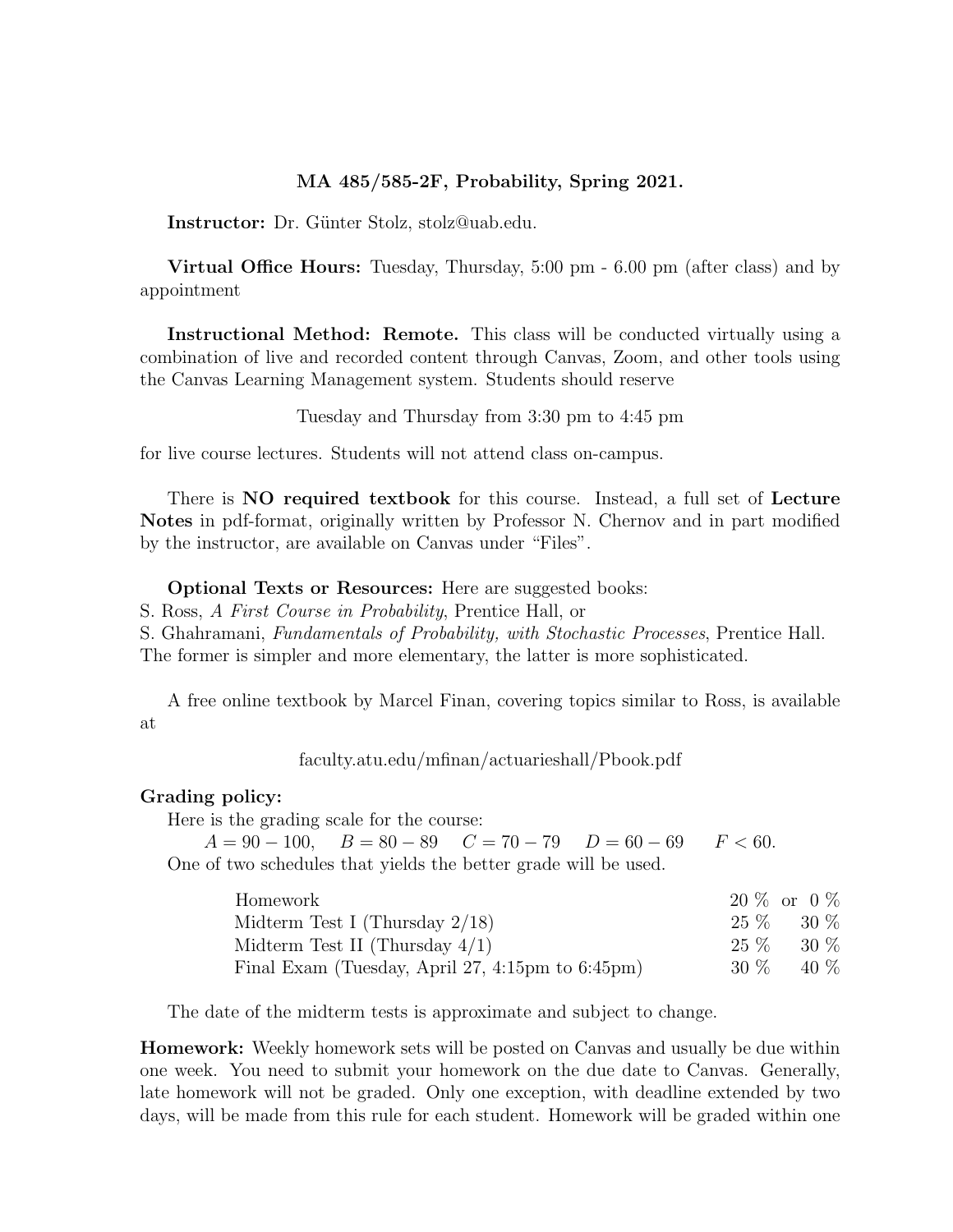week and answers to the homework problems will be posted.

Homework is **not mandatory**. If you turn in HW regularly and schedule  $\#1$  above gives you a better grade, it will be automatically applied. Otherwise, your HW scores (if any) will be dropped and schedule  $#2$  will be applied. It is advised that you do HW as often as possible, for your practice, even if you cannot do it regularly for credit. Exercises marked as 'Bonus' can be attempted for extra credit. They can be used to make up points lost on other problems, but your total HW score can not exceed 20%.

The tests and the final exam in this course will be proctored by the instructor via Zoom, where you will be asked to keep your camera switched on. During the tests and final exam you may use a printed copy of the course notes, but no other materials. You also don't need a calculator, as answers in tests don't have to be given in exact decimal form.

Most test problems will be similar to problems from class or homework. Thus you should make sure to study those problems carefully. I will also provide a sample test/final in the meetings before each test and the final exam.

#### Tentative Schedule

| Chapter of Lecture Notes                                       | Tentative Dates |  |
|----------------------------------------------------------------|-----------------|--|
|                                                                |                 |  |
| 1. Combinatorics                                               | 1/19, 1/21      |  |
| 2. Probability space, 3. Conditional probability, Independence | 1/26, 1/28      |  |
| 3. continued, 4. Discrete random variables                     | 2/2, 2/4        |  |
| 5. Continuous random variables                                 | 2/9, 2/11       |  |
| 6. Exponential random variables                                | 2/16            |  |
| <b>Test</b> - 1 (covers sections $1-5$ )                       | Thursday $2/18$ |  |
| 7. Functions of random variables, 8. Normal random variables   | 2/23, 2/25      |  |
| 8. continued, 9. Survey of double integrals                    | 3/2, 3/4        |  |
| 10. Joint distributions                                        | 3/9, 3/11       |  |
| Wellness Day, no class                                         | Tuesday $3/16$  |  |
| 11. Mean value                                                 | 3/18            |  |
| 11. continued, 12. Variance                                    | 3/23, 3/25      |  |
| 12. continued                                                  | 3/30            |  |
| <b>Test</b> - 2 (covers sections $6-11$ )                      | Thursday $4/1$  |  |
| 13. More on Variance, Stable Distributions                     | 4/6, 4/8        |  |
| 14. Covariance and correlation                                 | 4/13, 4/15      |  |
| 15. Law of large numbers, 16. Central Limit Theorem            | 4/20, 4/22      |  |

The Final Exam is scheduled for Tuesday, April 27, 4:15pm to 6:45pm. It covers sections 1 to 14, with higher weight on Sections 12, 13 and 14. Sections 15 and 16 will be covered in form of an all-bonus homework set, due on the day of the final.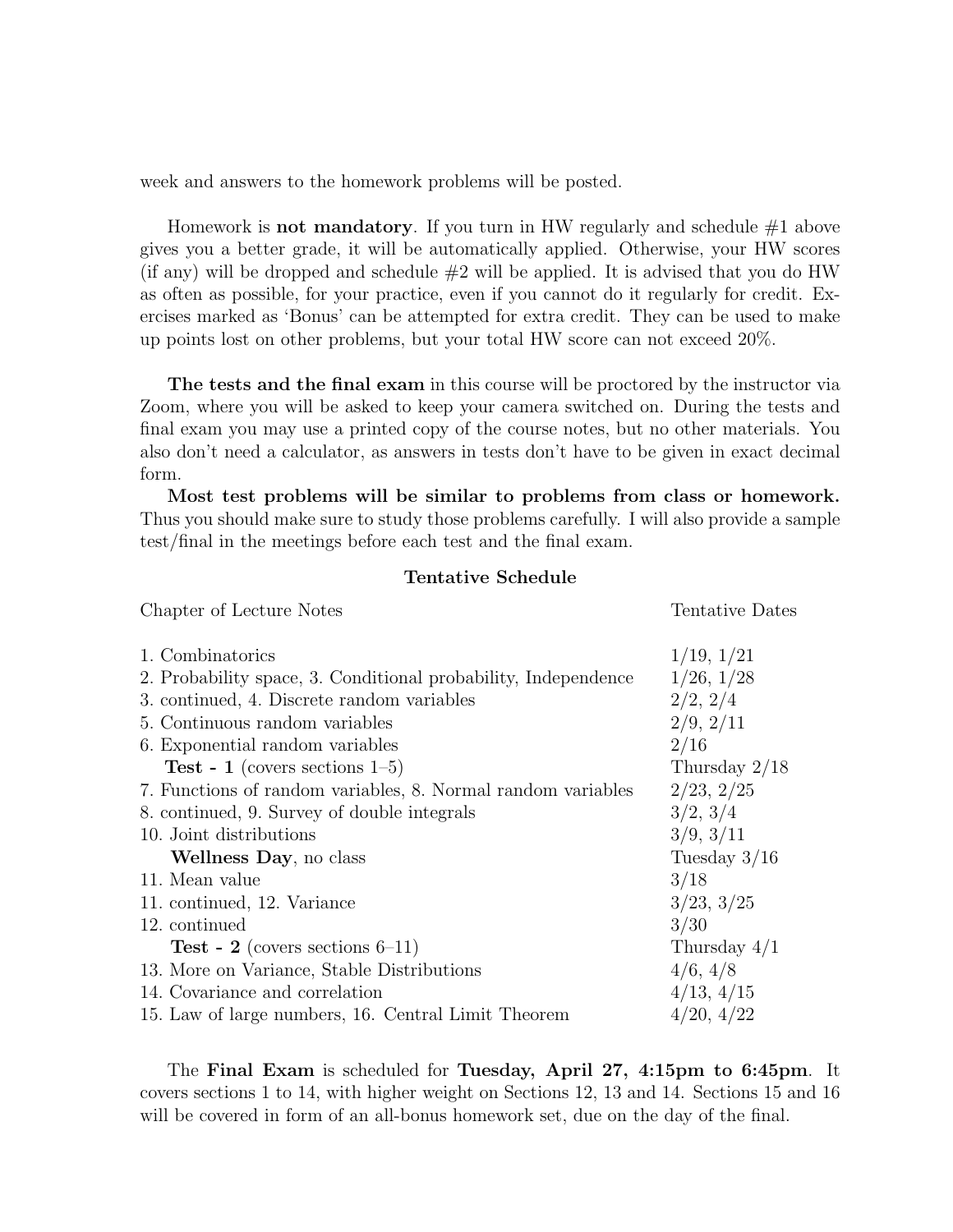# UAB Policies and Resources:

- **Pass/Fail option:** The default grading method for the Spring 2021 semester will be the normal letter grade method, and UAB is encouraging students to continue taking courses for a letter grade where possible. There is also a Pass/Fail option in case there are circumstances and/or challenges students are encountering related to the ongoing pandemic that might make Pass/Fail the better option. If students are not remaining with the default letter grade method for the course, they must select the Pass/Fail grading method for the course individually. This selection is made toward the end of the semester. Once a student selects the option for a Pass/Fail grading method for a particular course, that decision is not reversible regardless of their performance on remaining assignments or final exams.
- Add/Drop and Course Withdrawal: Drop/Add: Deadlines for adding, dropping, or withdrawing from a course and for paying tuition are published in the Academic Calendar available online. Review the Institutional Refund Policy for information on refunds for dropped courses. Withdrawal: To avoid academic penalty, a student must withdraw from a course by the withdrawal deadline shown in the academic calendar and receive a grade of W (withdrawn). Failure to attend class does not constitute a formal drop or withdrawal.
- UAB United: Safe Entry to Campus Please go to the UAB United website for guidance and resources related to our safe entry to campus in Spring 2021, including information on:
	- Testing
	- Academic resources and in-depth information
	- Student Affairs resources to support all students (housing, dining, extracurricular activities, parking, etc.)
	- Health and safety resources and recommendationsfor on and off-campus
	- Information for graduate students, School of Medicine students, Post-Docs and International Students: All students should use the Student COVID-19 Entry Checklist to see what they have to do in order to enter the campus safely. Non-compliance with the required items will result in students not being able to remain on campus or participate in any in-person classes, meetings, jobs, extracurricular activities, and events.
- Misconduct: The University of Alabama at Birmingham expects all members of its academic community to function according to the highest ethical and professional standards. Students, faculty, and the administration of the institution must be involved to ensure this quality of academic conduct. Review the Academic Honor Code and Non-Academic Student Code of Conduct linked below.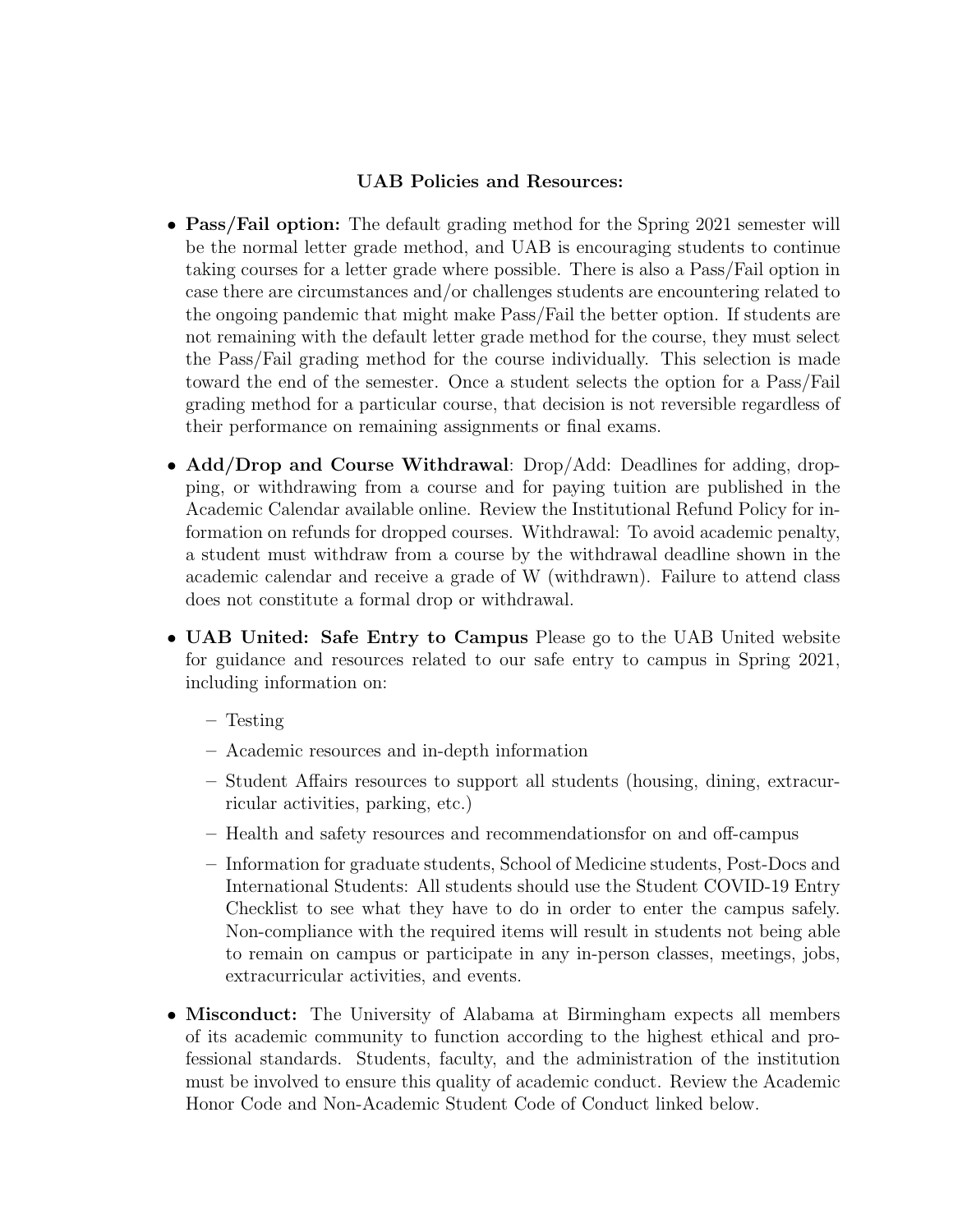www.uab.edu/students/one-stop/policies/academic-honor-code www.uab.edu/studentconduct

• DSS Accessibility Statement: Accessible Learning: UAB is committed to providing an accessible learning experience for all students. If you are a student with a disability that qualifies under Americans with Disabilities Act (ADA) and Section 504 of the Rehabilitation Act, and you require accommodations, please contact Disability Support Services for information on accommodations, registration and procedures. Requests for reasonable accommodations involve an interactive process and consist of a collaborative effort among the student, DSS, faculty and staff. If you are registered with Disability Support Services, please contact DSS to discuss accommodations that may be necessary in this course. If you have a disability but have not contacted Disability Support Services, please call(205) 934-4205, visit their website, or their office located in Hill Student Center Suite 409.

## • COVID-19 Adjustments for Students:

Attendance will not be a part of your grade in this course. Students concerned about their attendance as a result of COVID-19 should register with Disability Support Services. UAB Disability Support Services (DSS) has established a process for UAB students to request temporary adjustments based on the impact of COVID-19. The process is similar to the traditional DSS registration procedures for accommodations based on disability. However, these requests will be referred to as "COVID-19 Related Temporary Adjustments". On the DSS website, there is a section (next to the traditional DSS application process) titled "Request COVID-19 Temporary Adjustments" where students can read the process and click to complete an application. On the application, the student must complete an attestation and identify which of the following category(s) applies to their situation. Students will be allowed to submit documentation to support their requests.

- I am 65 or older
- My medical provider has determined that I am an individual who is considered high risk according to Centers for Disease Control and Prevention
- I care for or reside with an individual who has been determined to be high risk according to Centers for Disease Control and Prevention
- I have tested positive for COVID-19
- I am requesting adjustments for another reason

Any questions regarding this process should be referred directly to dss@uab.edu. For qualifying students, DSS staff will create a Notification of Temporary Adjustment Letter (PDF format) which will be provided to students. Students will share this letter, as needed, with instructors to request adjustments.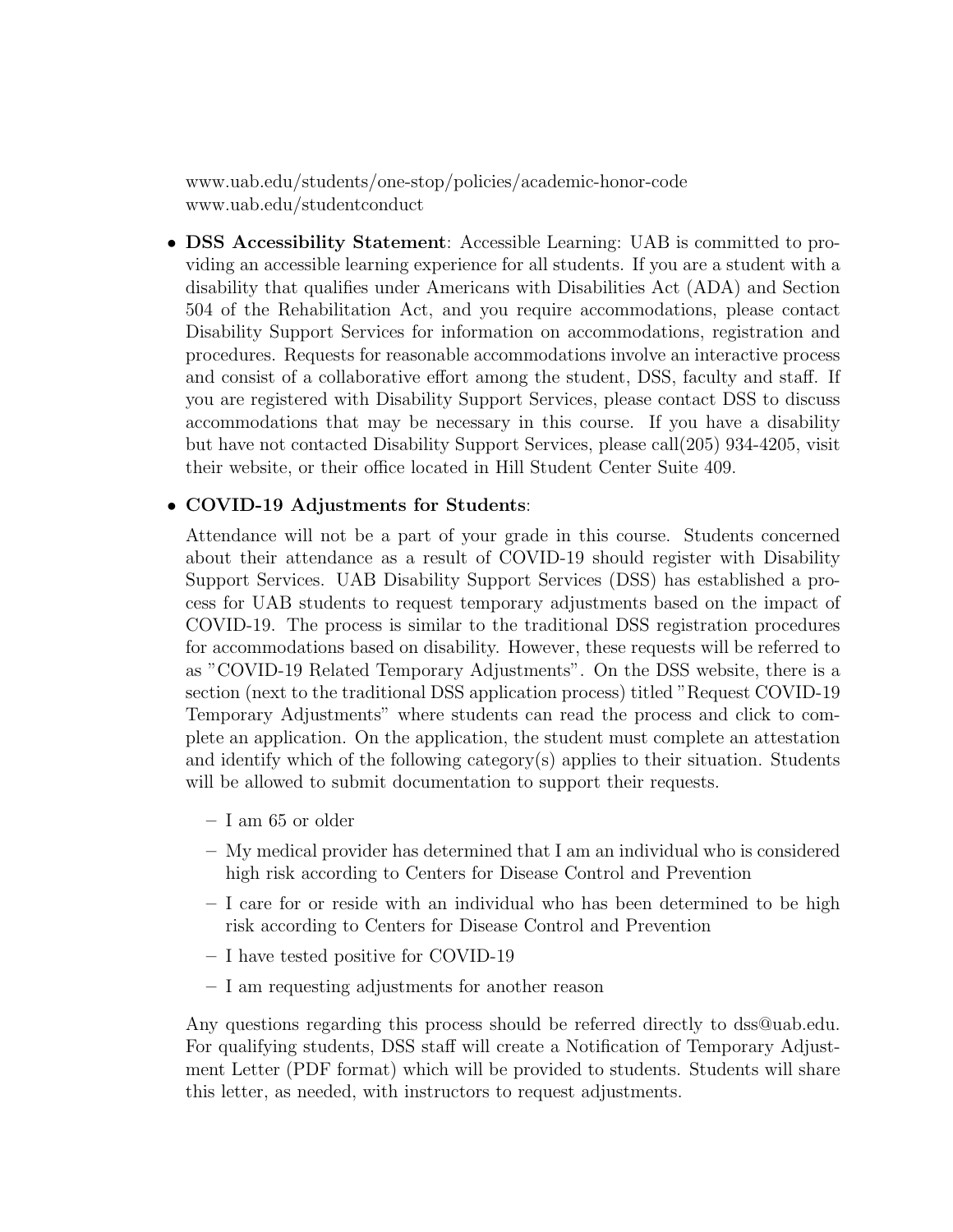### • Title IX Statement:

The University of Alabama at Birminghamis committed to providingan environment that is free from sexual misconduct, which includes gender-based assault, harassment, exploitation, dating and domestic violence, stalking, as well as discrimination based on sex, sexual orientation, gender identity, and gender expression. If you have experienced any of the aforementioned conduct we encourage you to reportthe incident.UAB provides several avenues for reporting.For more information about Title IX, policy, reporting, protections, resources and supports, please visit UAB Title IX webpagefor UABs Title IX, UABs Equal Opportunity, Anti-Harassment, Duty to Report, and Non-Retaliation policies.

• Mandatory Masks and Social Distancing Requirements: In accordance with CDC guidelines and for the health and wellbeing of all faculty, staff and students. Students, faculty and staff are required to wear cloth face coverings or face masks at all times and maintain social distancing (6 feet between individuals in traditional classrooms, or, in instructional laboratories and similar settings) while on the UAB campus. Instructors have the right to ask those who are not complying with these requirements to leave class in the interest of everyone's health and safety. In the event that a student refuses to comply with these requirements, the instructor has the right to cancel class. Additionally, following other simple practices will promote good health in and out of the classroom, such as frequent and thorough hand washing, wiping down desks and seats with disinfectant wipes whenever possible, not sharing personal items such as pens and cell phones, and avoiding crowded areas and other enclosed spaces. The UAB Blazer community views the adoption of these mandatory guidelines as a mark of good citizenship and respectful care of fellow classmates, faculty, and staff. Please visit the UAB United website for further information. Food may not be consumed during class times in classrooms, but bottled water is permissible.

## • GuideSafe Event Passport Class Requirement:

Faculty are required to verify all students who are present for in-person instruction have a current Event Passport.

The COVID-19 pandemic is an extraordinary situation requiring significant measures to create a safe educational community. UAB is using GuideSafe Event Passport to facilitate access to classrooms, meetings, events, or facilities having ten or more people. Attendees, including faculty, staff, and students, will complete UAB Healthcheck, a COVID-19 assessment tool, prior to entering their event. An Event Passport is issued based factors from your daily risk level as assigned by the UAB Healthcheck. After you have completed Healthcheck, press the Passport button to get your passport. This passport is good for 24 hours. Remember your passport number to access your passport later in the day. Each user is assigned a unique passport number indicating their status for the upcoming event that will show a